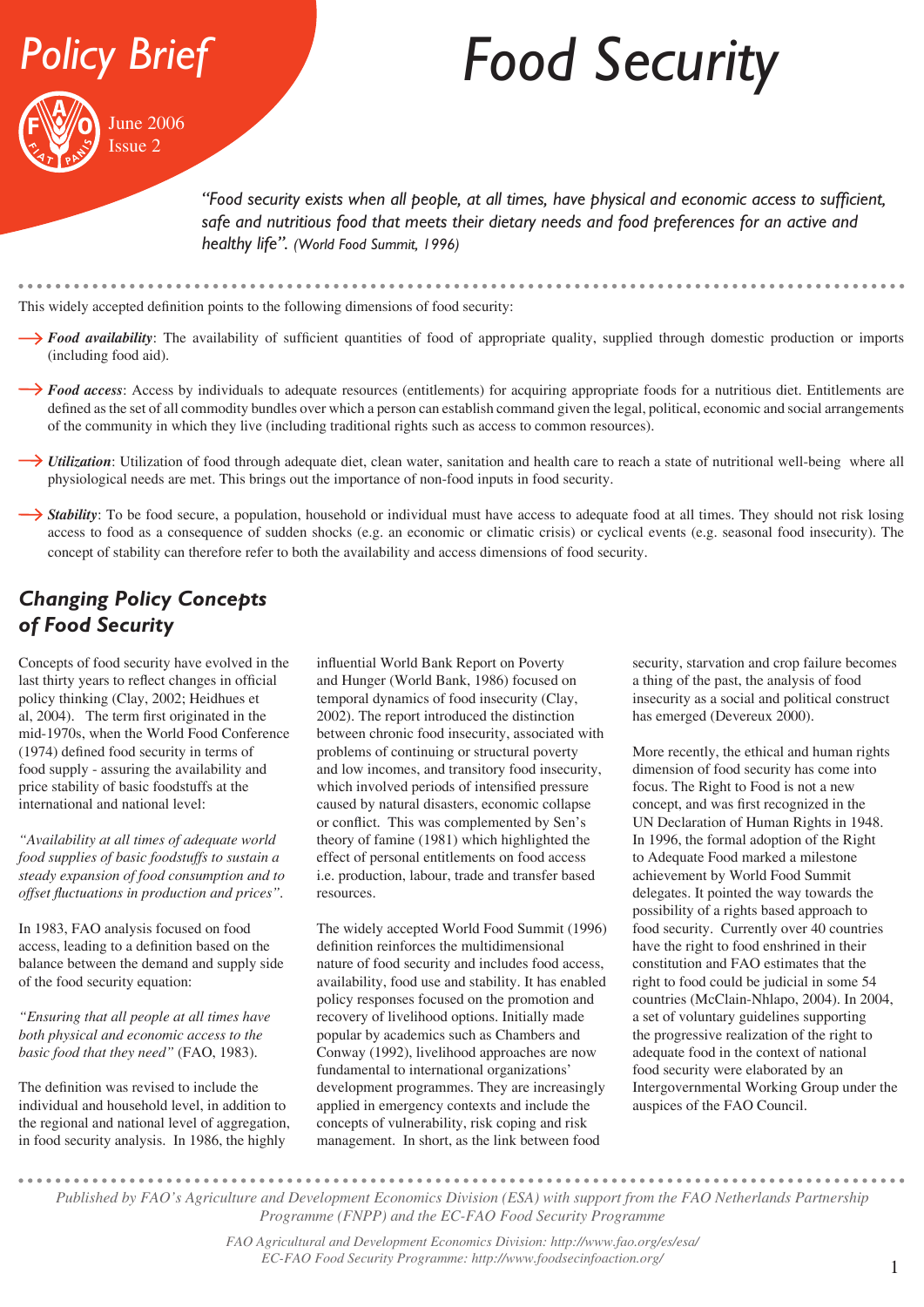



#### *The State of Food Security in the World*

About 850 million people in the world are undernourished - a number that has hardly changed since the 1990-92 base period for the World Food Summit and Millennium Development Goal commitments on reducing hunger by half by 2015.

by the widespread persistence and prevalence of food insecurity, especially in protracted crises. As of May 2006, 39 countries in the world were experiencing serious food emergencies and required external assistance for dealing with critical food insecurity: 25 in Africa, 11 in Asia and Near East, 2 in Latin

America and 1 in Europe. **Table 1** clearly indicates the importance of human agency in inducing crises, either directly (through wars and civil strife) or through interaction with natural hazards that would otherwise have been of minor importance.

Of particular concern are hunger hotspots, marked

#### **Table 1. Food emergencies, 2005**

| Dominant variable | <b>Africa</b> | Asia | <b>Latin America</b> | <b>Europe</b> | <b>Total</b> |
|-------------------|---------------|------|----------------------|---------------|--------------|
| Human             |               |      |                      |               |              |
| <b>Natural</b>    |               |      |                      |               |              |
| Combined          |               |      |                      |               |              |
| <b>Total</b>      | رے            |      |                      |               | 39           |

*Source: FAO GIEWS, 2005* 

#### *Food Security and Protracted Crisis*

Over the past two decades, the number of food emergencies has risen from an average of 15 per year in the 1980s to more than 30 per year from 2000 onwards. Major human induced food emergencies persisting for several years are known as protracted emergencies. The vast majority of protracted crises are in Africa, where the average number of crises has tripled over the last two decades. These crises are fueled mainly by armed conflict, often compounded by drought, floods and the effects of the AIDS pandemic. The impact on food production and food security has been catastrophic for millions of people who are driven from their homes, unable to work their fields, cut off from markets for their produce and from commercial supplies of seed, fertilizer and credit.



Protracted crises have several implications for food security interventions:

 $\rightarrow$  Demands for assistance due to conflict-induced emergencies have increased and the frequency of natural disasters is also growing. The interaction between man-made and natural disasters compounds crisis and raises practical assessment problems e.g. security.

 $\rightarrow$  The nature and scale of humanitarian assistance is changing as countries link the development of disaster risk management, preparedness, emergency response and transition to sustainable development strategies.

 $\rightarrow$  Complex emergencies require extensive planning, rather than ad-hoc assessments, for situations that stretch into the longer term and are uneven across time and space.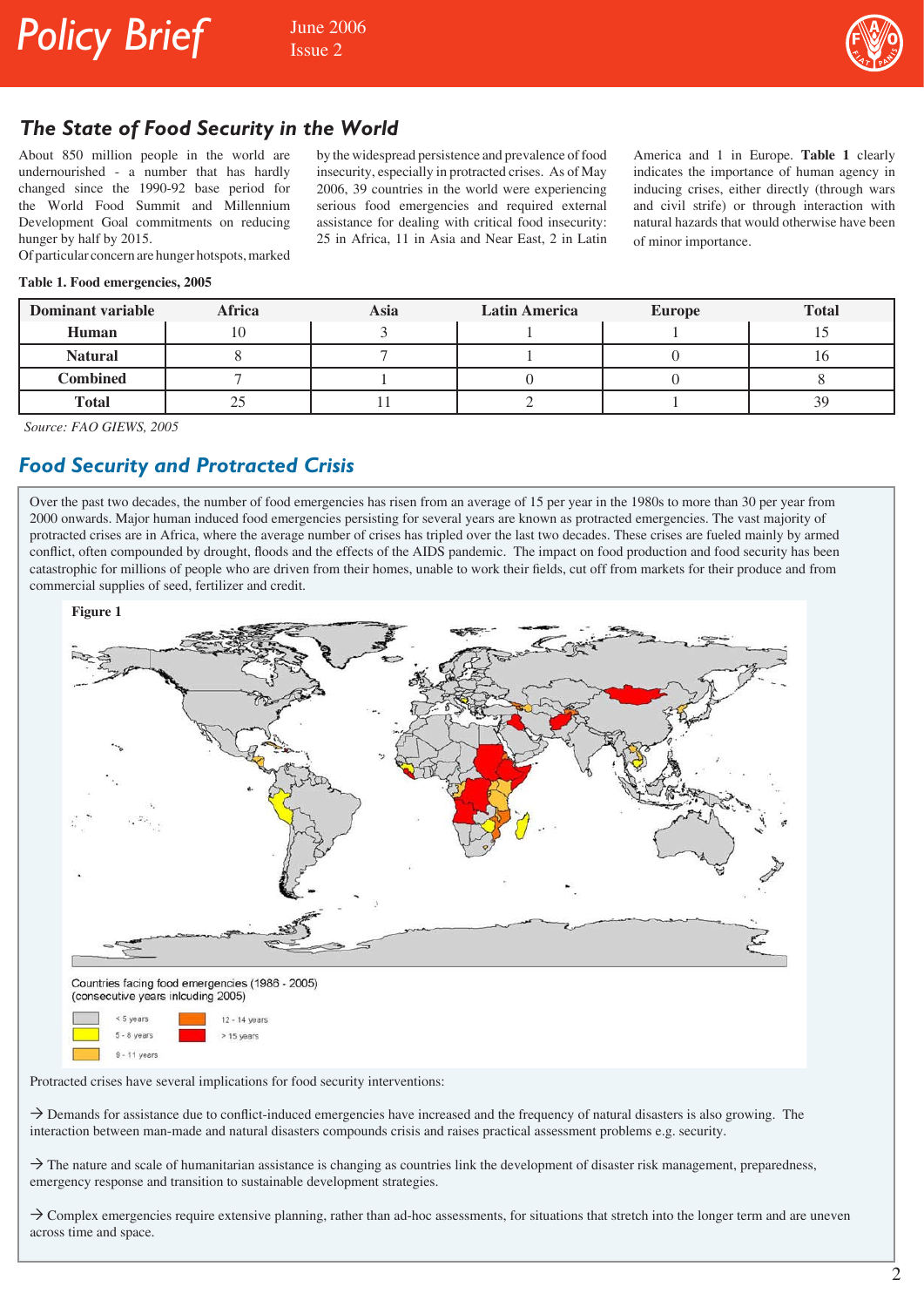

### *FAO Policy Priorities for Food Security*

FAO's 'twin-track approach' for fighting hunger combines sustainable agricultural and rural development with targeted programmes for enhancing direct access to food for the most needy.

As outlined in **Figure 2**, the first track addresses recovery measures for establishing resilient food systems. Factors that affect food system resilience include the structure of the food economy as a whole, as well as its components such as agricultural production, technology, the diversification of food processing, markets and consumption. Track 2 assesses the options for providing support to vulnerable groups. Vulnerability analysis offers a forward looking way of understanding food security dynamics, calling for explicit attention to risk and the options for managing it.

Both tracks are intended to be mutually reinforcing, and the positive interaction between them should reinforce the path to recovery<sup>1</sup>. For example, managing risks goes beyond assisting those affected by a particular shock in addressing their immediate food needs. A range of options are available for addressing longer term food security through sustainable agricultural and rural development aimed at preventing or mitigating risk.

| and the state of the state of the state of the state of the state of the state of the state of the state of th |
|----------------------------------------------------------------------------------------------------------------|
|----------------------------------------------------------------------------------------------------------------|

| <b>Twin Track</b>                                           | Availability                                                                                                                                                                                                                                                                                                                                   | <b>Access and Utilization</b>                                                                                                                                                                                                            | Stability                                                                                                                                                                                                                                                                                                             |
|-------------------------------------------------------------|------------------------------------------------------------------------------------------------------------------------------------------------------------------------------------------------------------------------------------------------------------------------------------------------------------------------------------------------|------------------------------------------------------------------------------------------------------------------------------------------------------------------------------------------------------------------------------------------|-----------------------------------------------------------------------------------------------------------------------------------------------------------------------------------------------------------------------------------------------------------------------------------------------------------------------|
| Approach                                                    |                                                                                                                                                                                                                                                                                                                                                |                                                                                                                                                                                                                                          |                                                                                                                                                                                                                                                                                                                       |
| <b>Rural</b><br>Development/<br>productivity<br>enhancement | Enhancing food supply to the<br>most vulnerable<br>Improving rural food<br>production especially by<br>small-scale farmers<br>Investing in rural<br>infrastructure<br>Investing in rural markets<br>Revitalization of livestock<br>sector<br>Resource rehabilitation and<br>conservation<br>Enhancing income and other<br>entitlements to food | Re-establishing rural institutions<br>Enhancing access to assets<br>Ensuring access to land<br>Reviving rural financial systems<br>Strengthening the labour market<br>Mechanisms to ensure safe food<br>Social rehabilitation programmes | Diversifying agriculture and<br>employment<br>Monitoring food security and<br>vulnerability<br>Dealing with the structural causes<br>of food insecurity<br>Reintegrating refugees and<br>displaced people<br>Developing risk analysis and<br>management<br>Reviving access to credit system<br>and savings mechanisms |
| <b>Direct and</b><br><b>Immediate Access</b><br>to Food     | Food Aid<br>Seed/input relief<br>Restocking livestock capital<br><b>Enabling Market Revival</b>                                                                                                                                                                                                                                                | Transfers: Food/Cash based<br>Asset redistribution<br>Social rehabilitation programmes<br>Nutrition intervention<br>programmes                                                                                                           | Re-establishing social safety nets<br>Monitoring immediate<br>vulnerability and intervention<br>impact<br>Peace-building efforts                                                                                                                                                                                      |

<sup>1</sup> See P. Pingali, L. Alinovi and Jacky Sutton (2005): Food Security in Complex Emergencies: Building Food Systems Resilience.